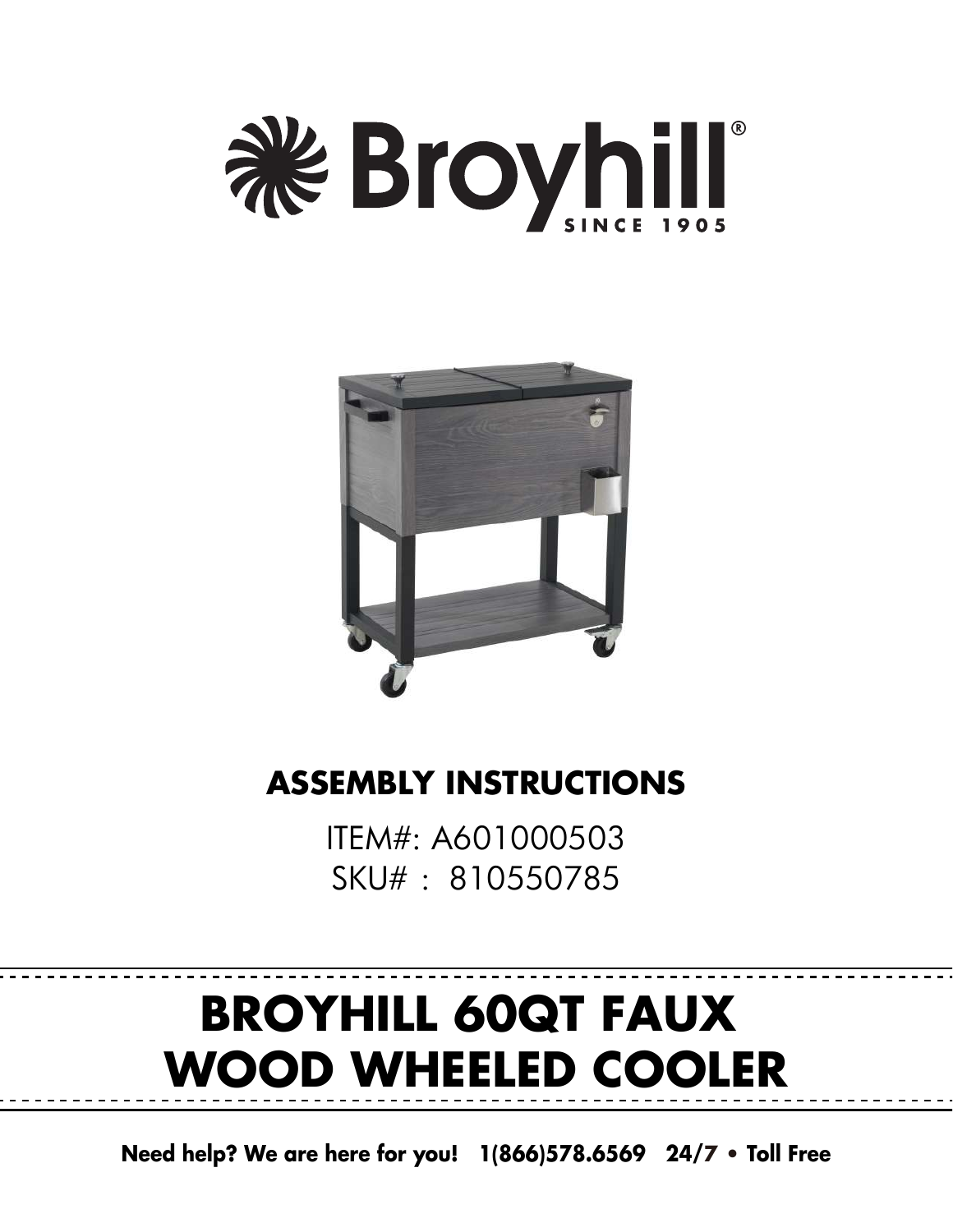### **GENERAL BEST PRACTICES FOR ASSEMBLY:**

- Please read and understand this entire manual before attempting to assemble or install the product.
- Before beginning assembly of product, make sure all parts are present. Compare parts with package contents list and
- hardware contents list. If any part is missing or damaged, do not attempt to assemble the product.
- Some parts may contain sharp edges. Wear protective gloves if necessary, during assembly.
- Check all nuts and bolts periodically for tightness and, when required, tighten them again.
- Pay attention to the parts orientation

### **WARNINGS:**

- Do not assemble the cooler on sandy, muddy or loose soil, as stakes do not have enough anchorage in these types of soil.
- If scratched please use touch up paint, to prevent rusting
- Do not place the product on a damp or conductive subsurface.

### **WARRANTY:**

### WHAT IS COVERED?

The limited warranty is extended to the original purchaser and applies to material and manufacturer's defect provided the item is maintained with care and used only for personal, residential purposes.

Warranty: 6 Months

### **MAINTENANCE:**

- Steel components for this cooler are treated with rust inhibiting paint that protects it from rusting. However, due to the nature of steel, surface oxidation (rusting) will occur if these protective coatings are scratched. This is not a defect and thus not covered by the warranty.
- To minimize this condition, it is recommended to use care when assembling and handling the product to prevent scratching the paint. Should any scratching or damage occur, it is recommended to cover the scratch immediately with rust inhibiting paint (not included).
- Do not use bleach, acid, or other abrasive cleaners on the cooler.
- Keep instruction manual for future reference.
- When not in use, store in a cool, dry area.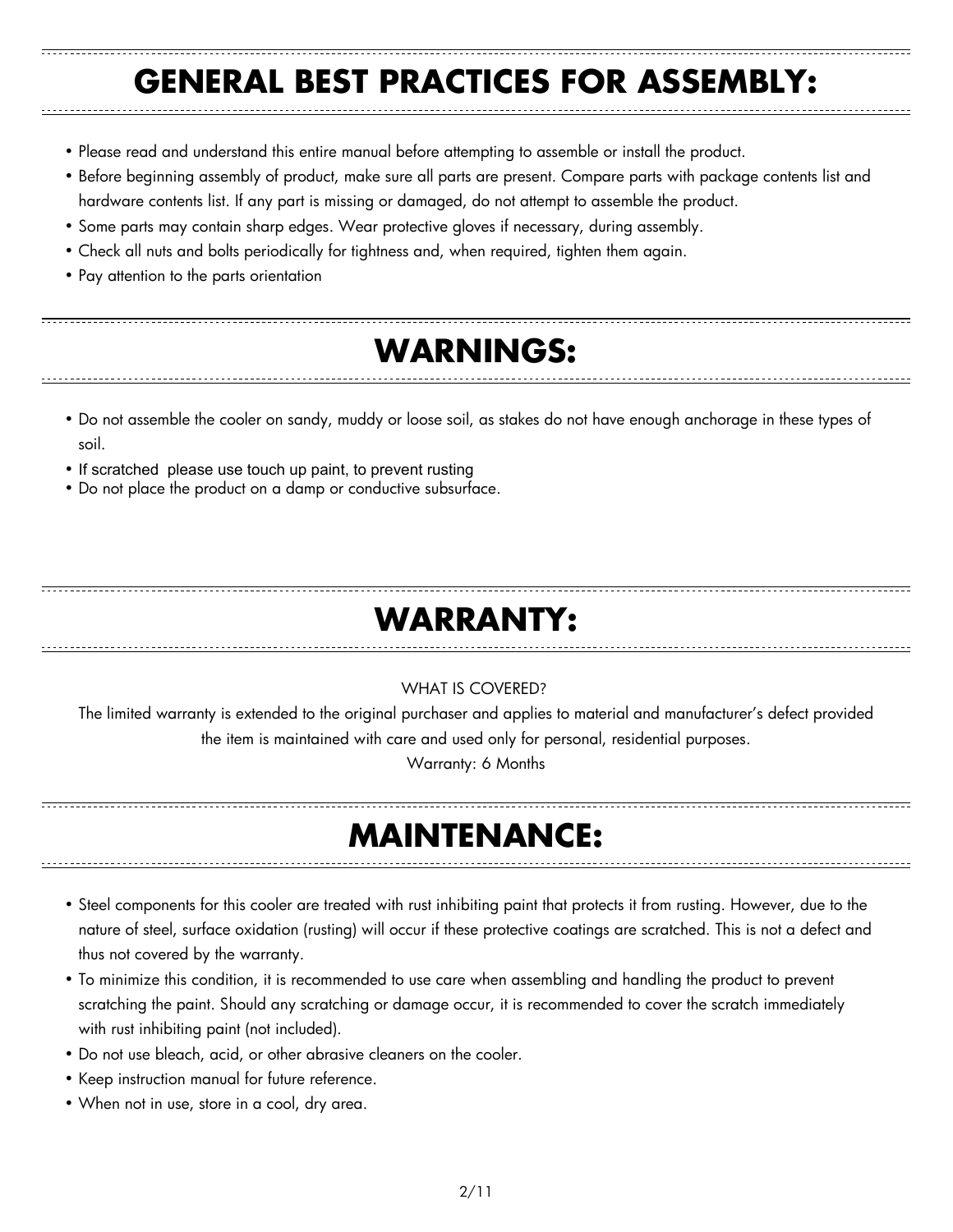### **EXPLODED DRAWING**

<del>. . . . . . . . . . . . . . . . . . .</del>

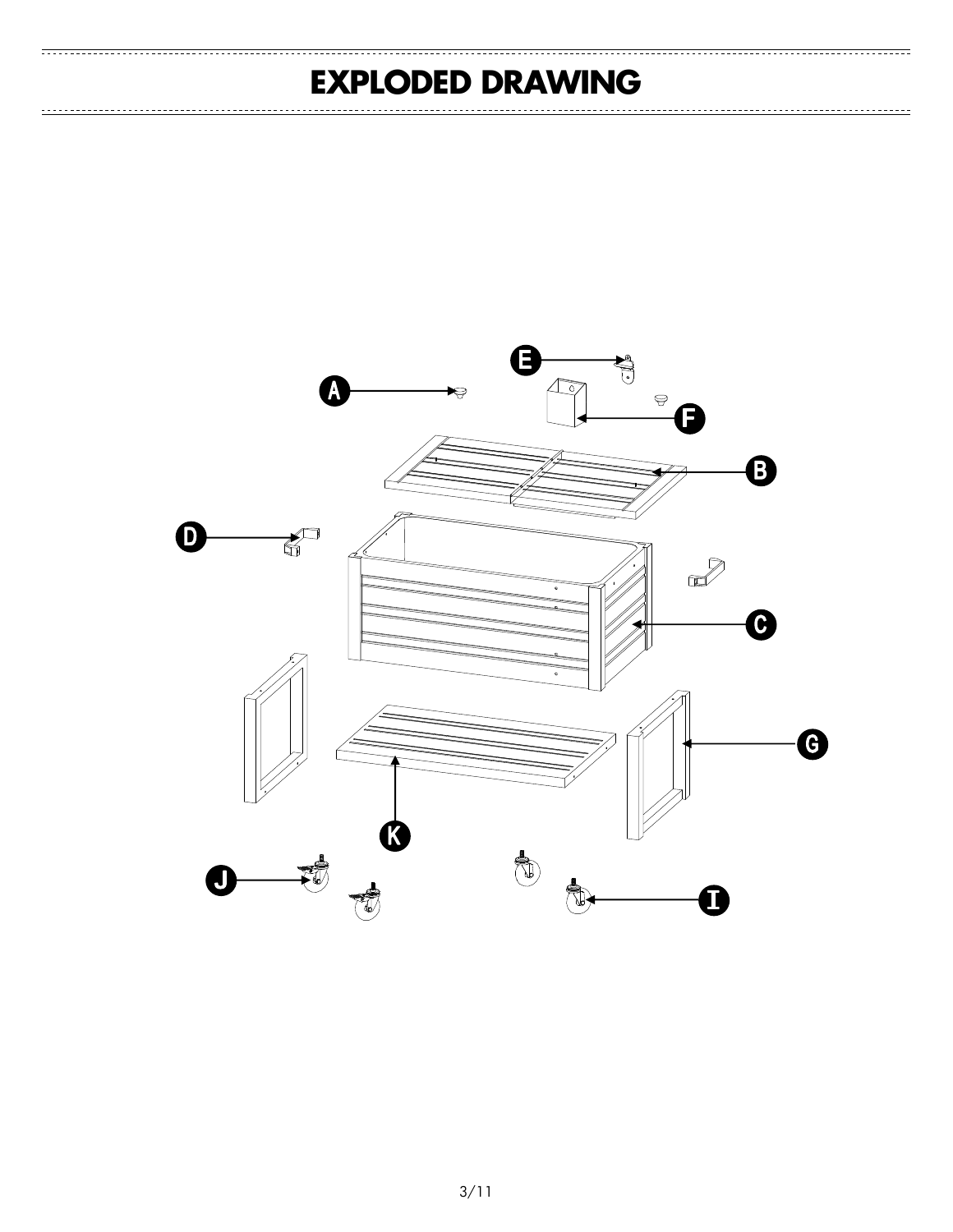#### **PARTS LIST**

| Label        | <b>Part Number</b> | <b>Description</b>          | Qty            | <b>Part Image</b> |
|--------------|--------------------|-----------------------------|----------------|-------------------|
| A            | P005100112         | Knob                        | $\overline{2}$ |                   |
| B            | P00310007201       | Lid                         | 1              |                   |
| $\mathsf{C}$ | P00790003101       | <b>Basin</b>                | $\mathbf{1}$   |                   |
| C1           | P005100114         | Drain Plug<br>Pre-assembled | $\mathbf{1}$   |                   |
| D            | P005100113         | Pushing Handle              | $\overline{2}$ |                   |
| E            | P007100005         | <b>Bottle Opener</b>        | $\mathsf{I}$   |                   |
| F            | P007200006         | <b>Bucket</b>               | $\mathbf{1}$   |                   |
| I            | P003300032         | Caster                      | $\overline{2}$ |                   |
| J            | P003300033         | Caster with<br>brake        | $\overline{2}$ |                   |
| К            | P00230004701       | Shelf                       | 1              |                   |
| G            | P00010022301       | Leg                         | $\overline{2}$ |                   |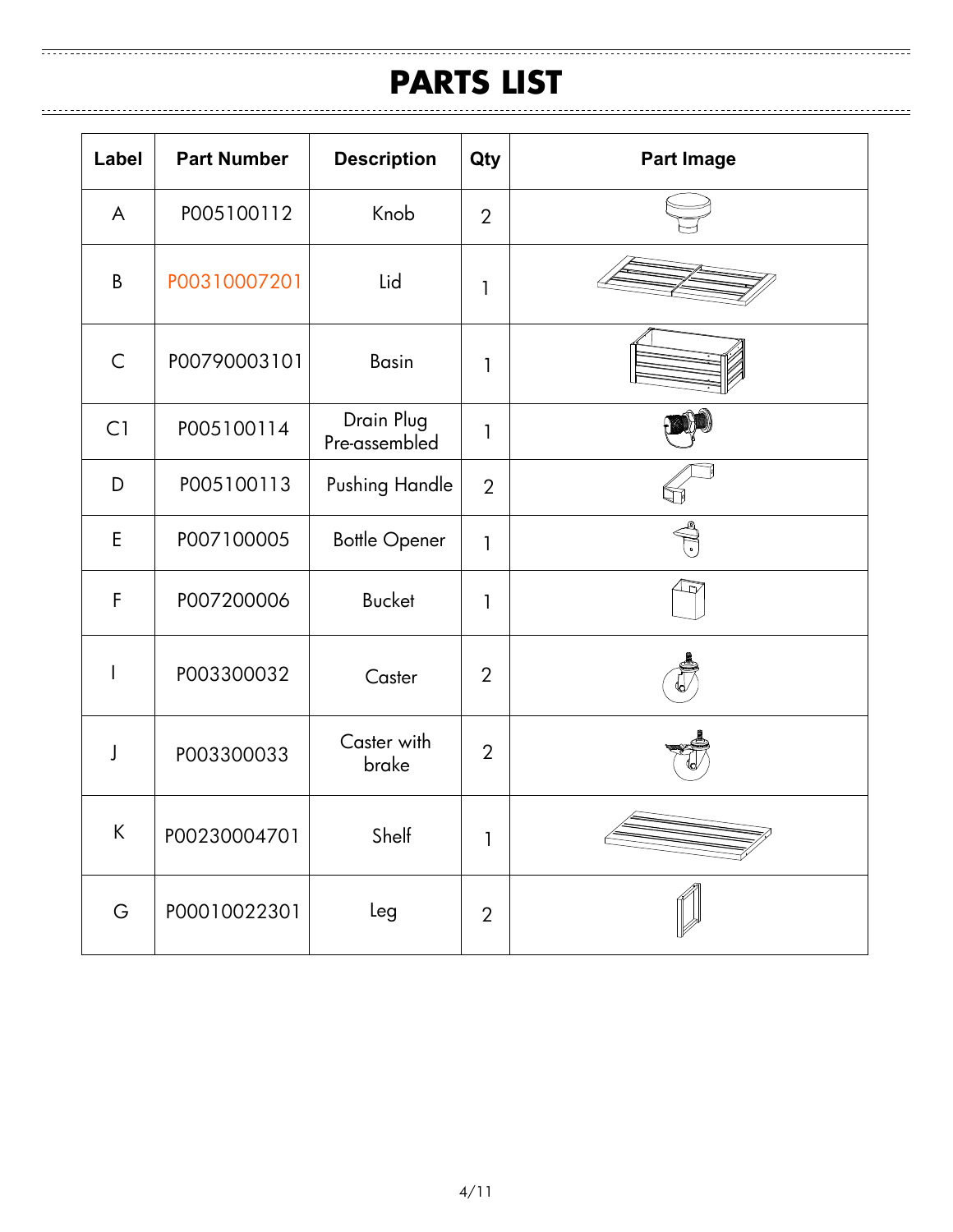### **HARDWARE LIST**

<u> ---------------------------</u>

| Label          | <b>Part Number</b> | <b>Description</b>                    | Qty            | <b>Add</b>     | Part Image                                                                              |  |
|----------------|--------------------|---------------------------------------|----------------|----------------|-----------------------------------------------------------------------------------------|--|
| H1             | H010030066         | Bolt M6*13                            | $\overline{4}$ |                | <b>MANAGEMENT</b>                                                                       |  |
| H <sub>2</sub> | H010030064         | Bolt M6*45                            | $\overline{4}$ |                | <b>COMMUNISTICATION AND RELEASED FOR THE RELEASED FOR THE RELEASED FOR THE RELEASED</b> |  |
| H <sub>3</sub> | H010030065         | Bolt M6*16<br>Pre-assembled<br>on C   | 6              | $\overline{0}$ | <b>MANAGEMENT STATE</b>                                                                 |  |
| H4             | H010110051         | Bolt M4 * 30<br>Pre-assembled<br>on B | $\overline{2}$ | $\overline{0}$ | <u> Manazarta Manazarta (</u>                                                           |  |
| HW1            | H090030002         | Wrench M6                             | 1              | $\overline{0}$ |                                                                                         |  |
| HW2            | H090010015         | Wrench M10                            | 1              | $\overline{0}$ |                                                                                         |  |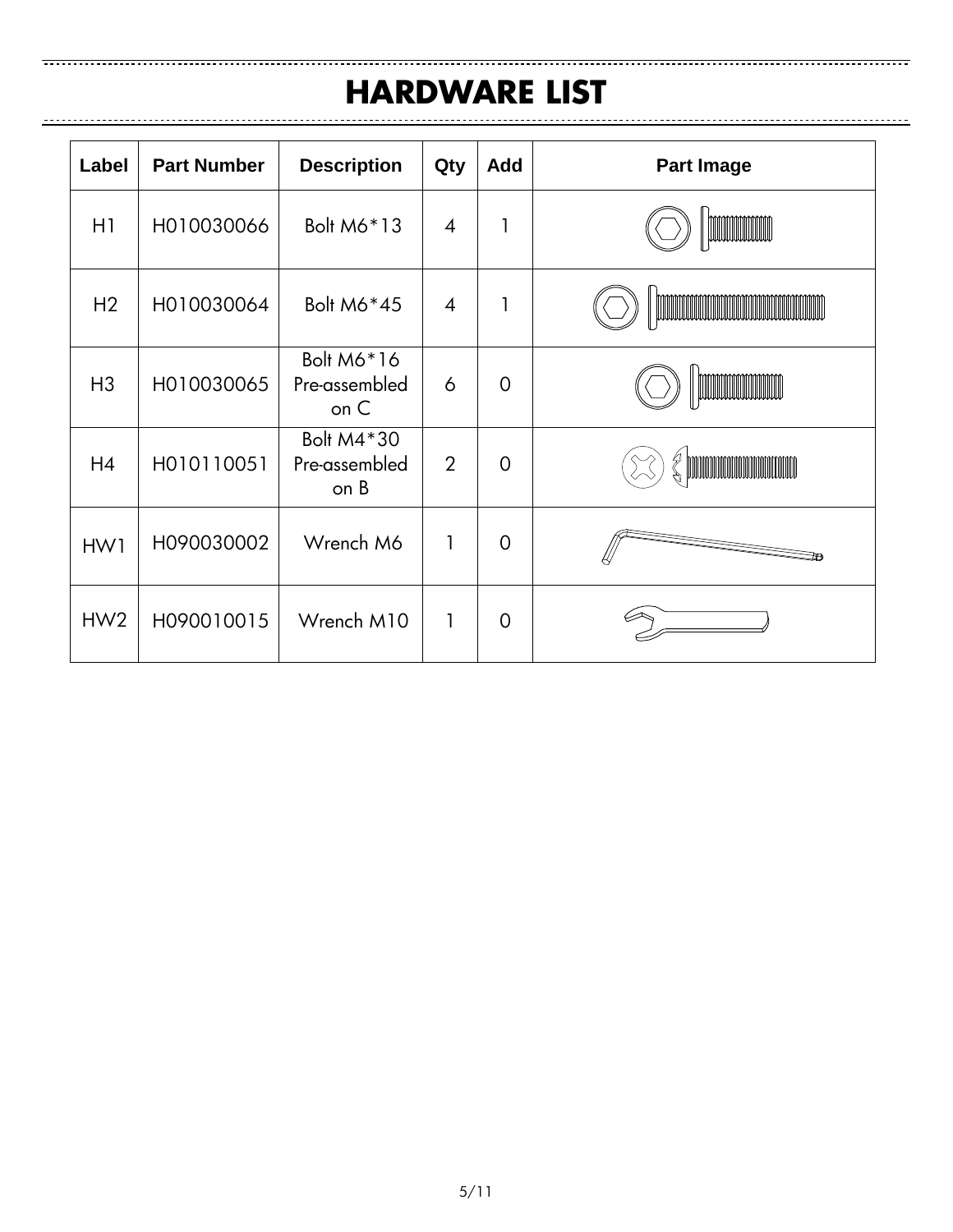### **HELPFUL HINTS**

- Tools needed and not included
- Separating parts before starting



### **How many people needed for the installation work**

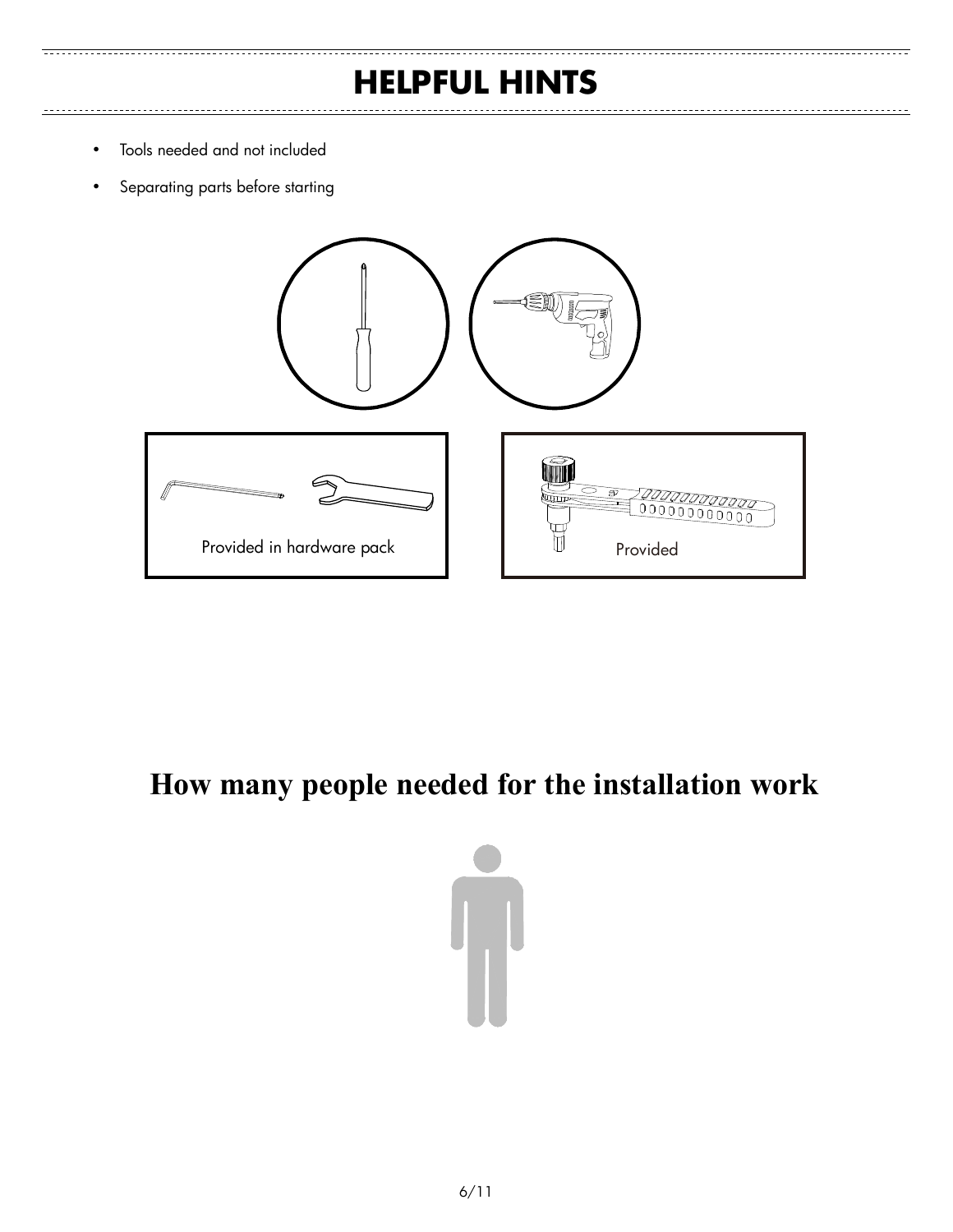

 $\overline{1}$ 





---------------------------------



Attached Leg (G) to Basin (C) with Bolts (H2), tighten the bolts to 80% depth with Wrench(HW1).

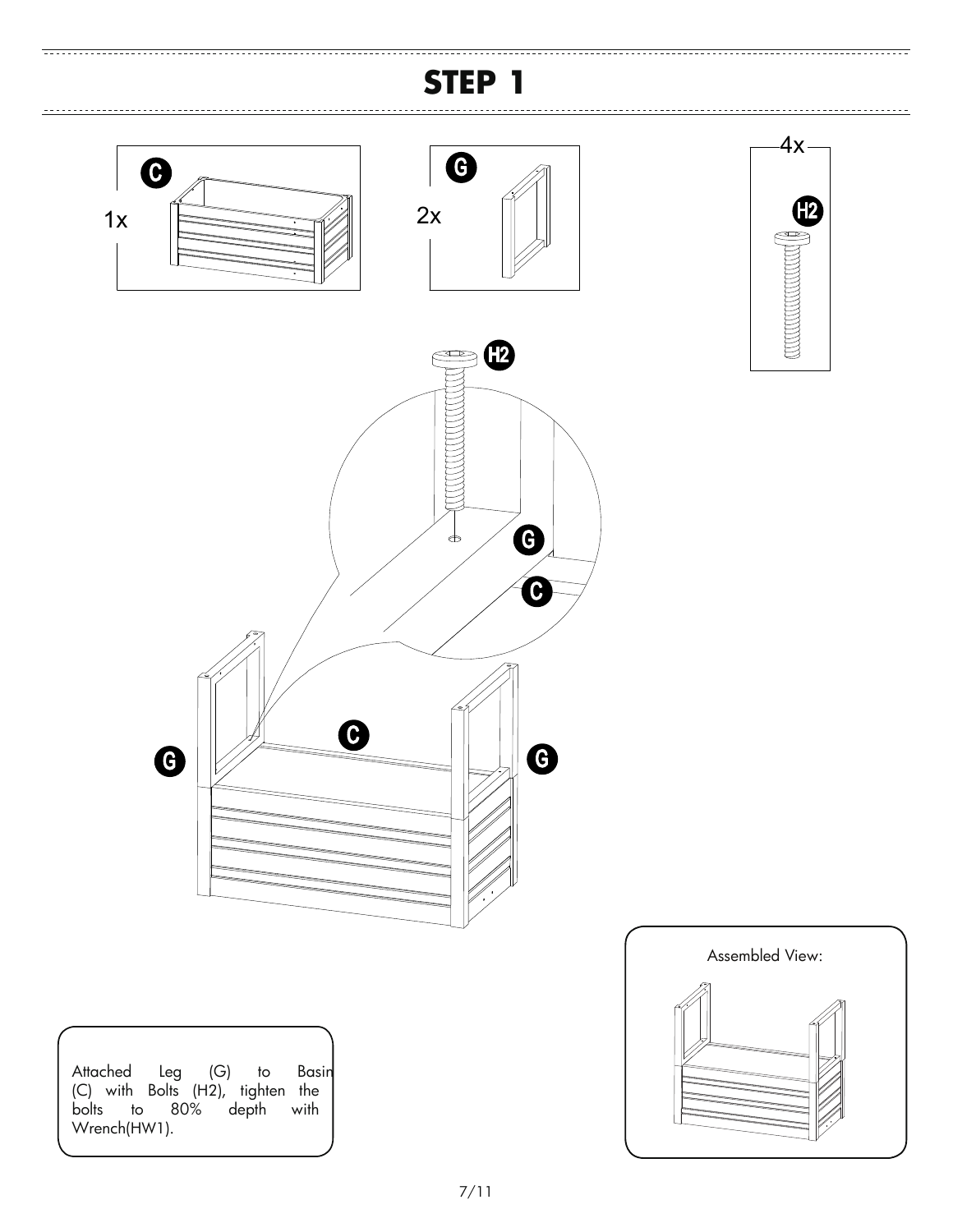--------------------------------

<del>. . . . . . . . . . . . . . . . .</del> .

 $\equiv$ 

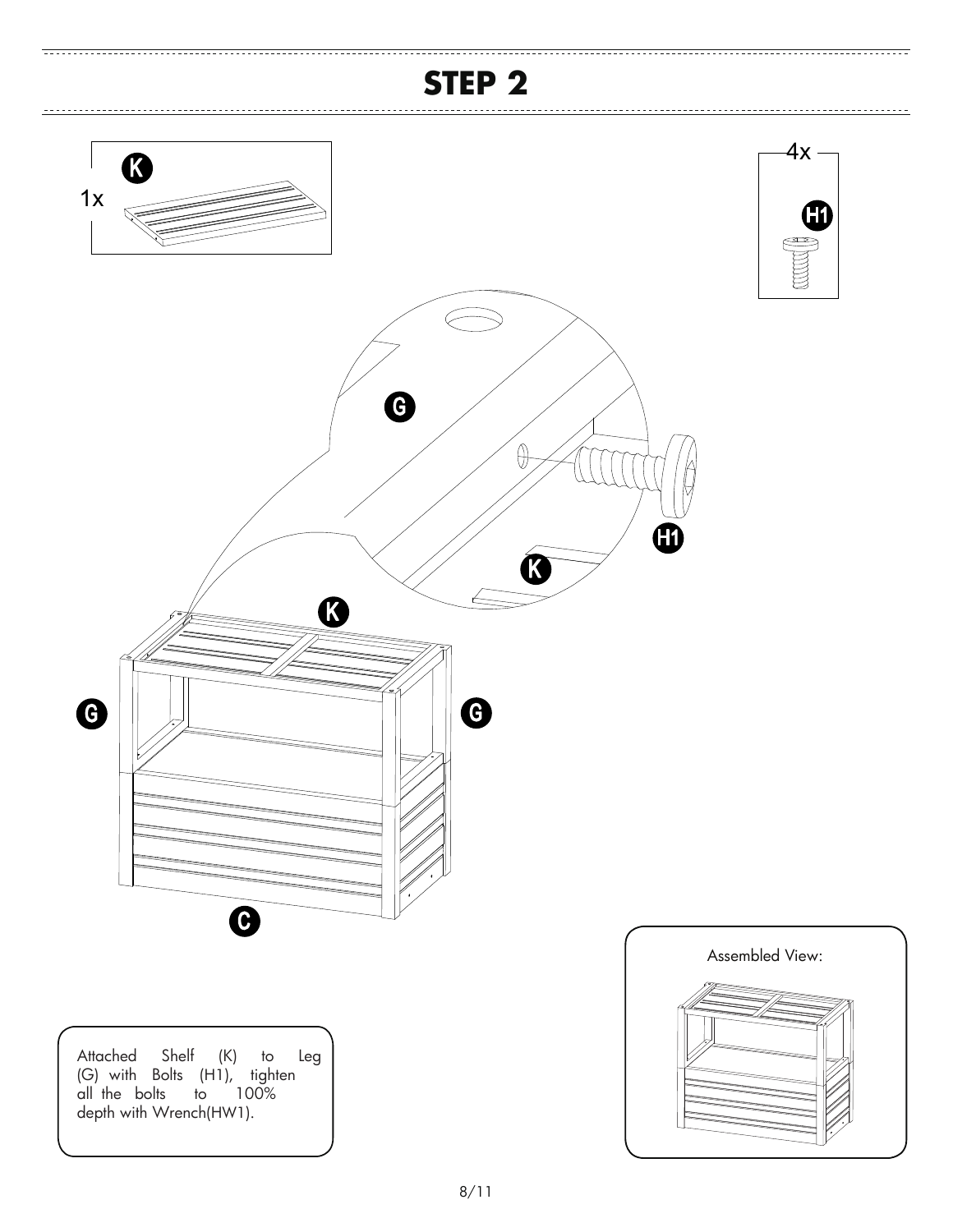

 $\equiv$ 

<del>. . . . . . . . . . . . .</del>





| Attached Caster      | (1)   | and  |
|----------------------|-------|------|
| Caster with brake    | $($ j | to   |
| Lea<br>$(G)$ ,       |       | with |
| tighten Wrench(HW2). |       |      |



<u>------------------------</u>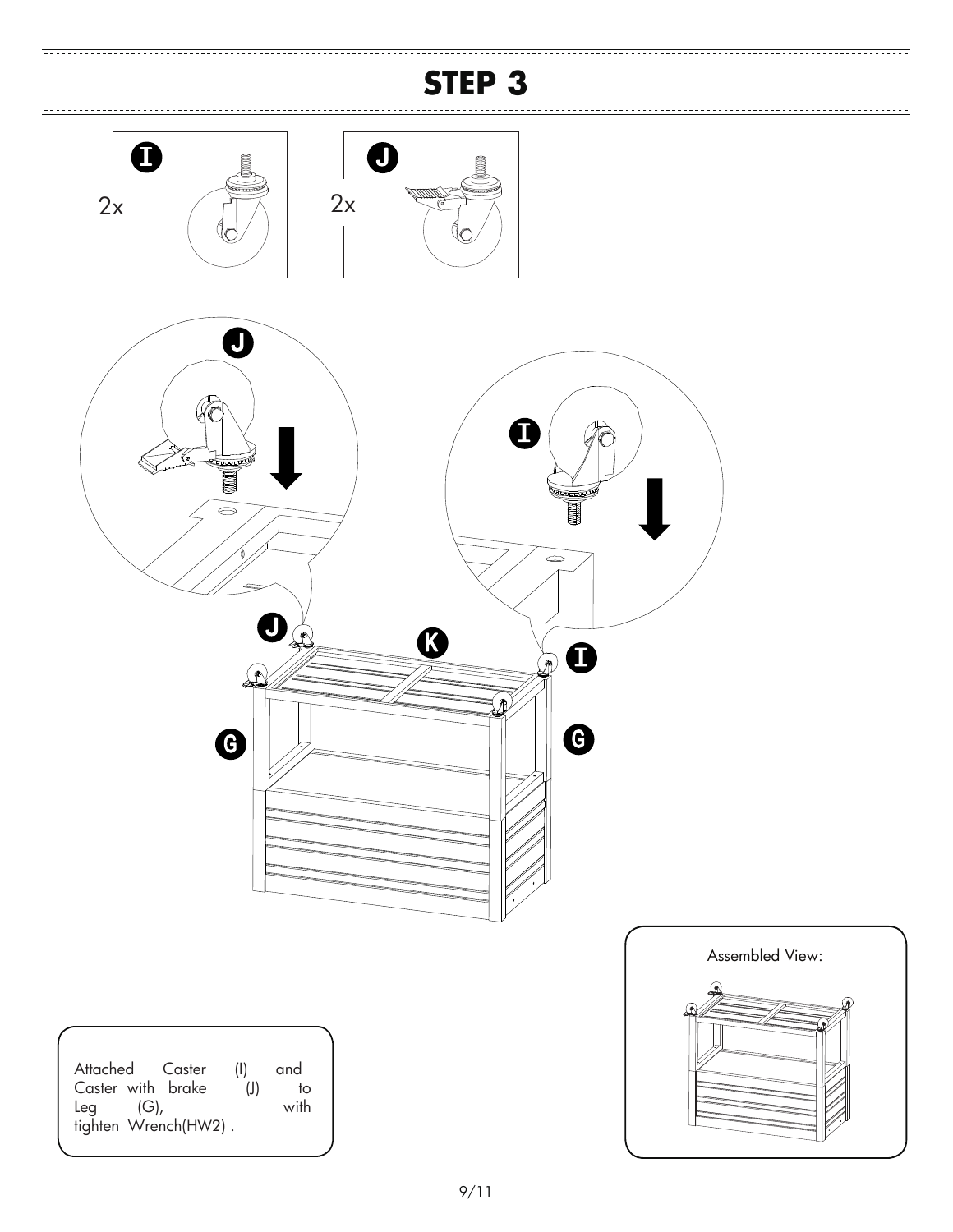